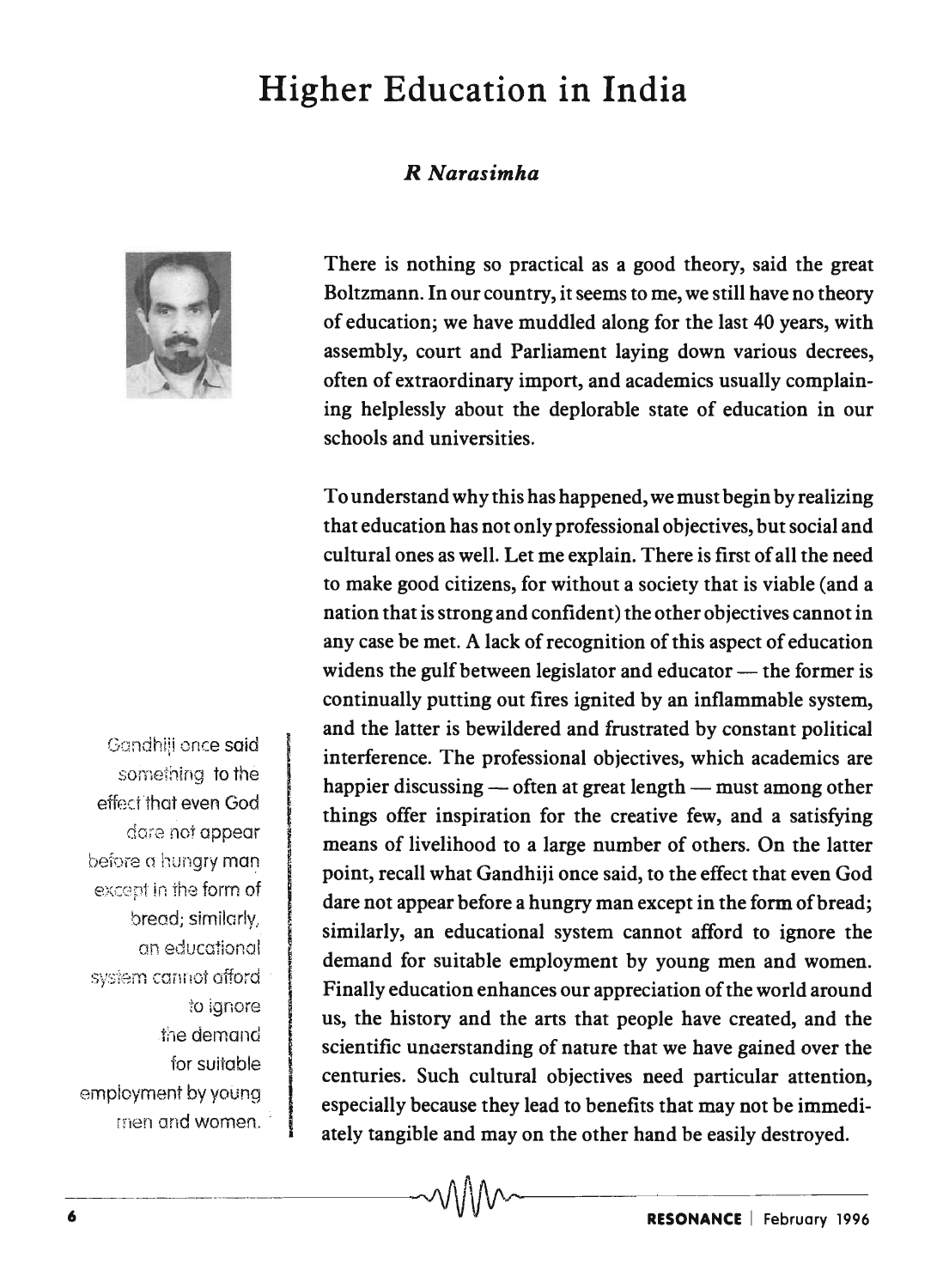A good educational system must meet all these objectives. Is it possible to create such a system? I believe so, for, although no country in the world seems entirely happy with the system it has, we must admit that many have systems more satisfactory than our own. The question therefore is: how can we proceed to improve our system?

A first interesting point is that there is great diversity in the educational systems that different countries have devised for themselves. Thus, at Cambridge you can get a B.A. in "natural sciences" or engineering three years after entry (with three short but intense terms of 8-10 weeks each during the year). In Germany, on the other hand, you need 5 years before you get the first "Diplom" in engineering. In the US you take a 4-year course for a Bachelor's degree in science or engineering, but you need to spend *at least four more* if you wish to practise medicine. In many European countries the state goes to great trouble to ensure uniform standards, at entry to the university as well as at graduation, whereas the US system allows for considerable variationthe interested public soon finds out for itself which element of the system delivers what. In spite of this loose regulation in the US, however, it is universally recognised that their (post-) graduate educational system is about the best available anywhere.

What does this tell us? I think the chief conclusion to be drawn is that, while certain professional standards must of course be met by any national system, there is a lot of room for variation, i.e., for tailoring the system to the social and cultural needs of each country. During the last two centuries, Europe and its educational system have often been driven by imperial ambition (the motto of Imperial College stands for Science as Shield of Empire), and our own (with its extraordinary emphasis on English, geography and such other subjects in school) by the British need to manufacture clerks and other functionaries to run their Indian empire. If we sweep aside these colonial cobwebs, what kind of system would we need to devise for ourselves? ~-~--7

There is great diversity in the educational systems that different countries have devised for themselves. This suggests that there is a lot of room for tailoring the Indian system to the social and cultural needs of the country.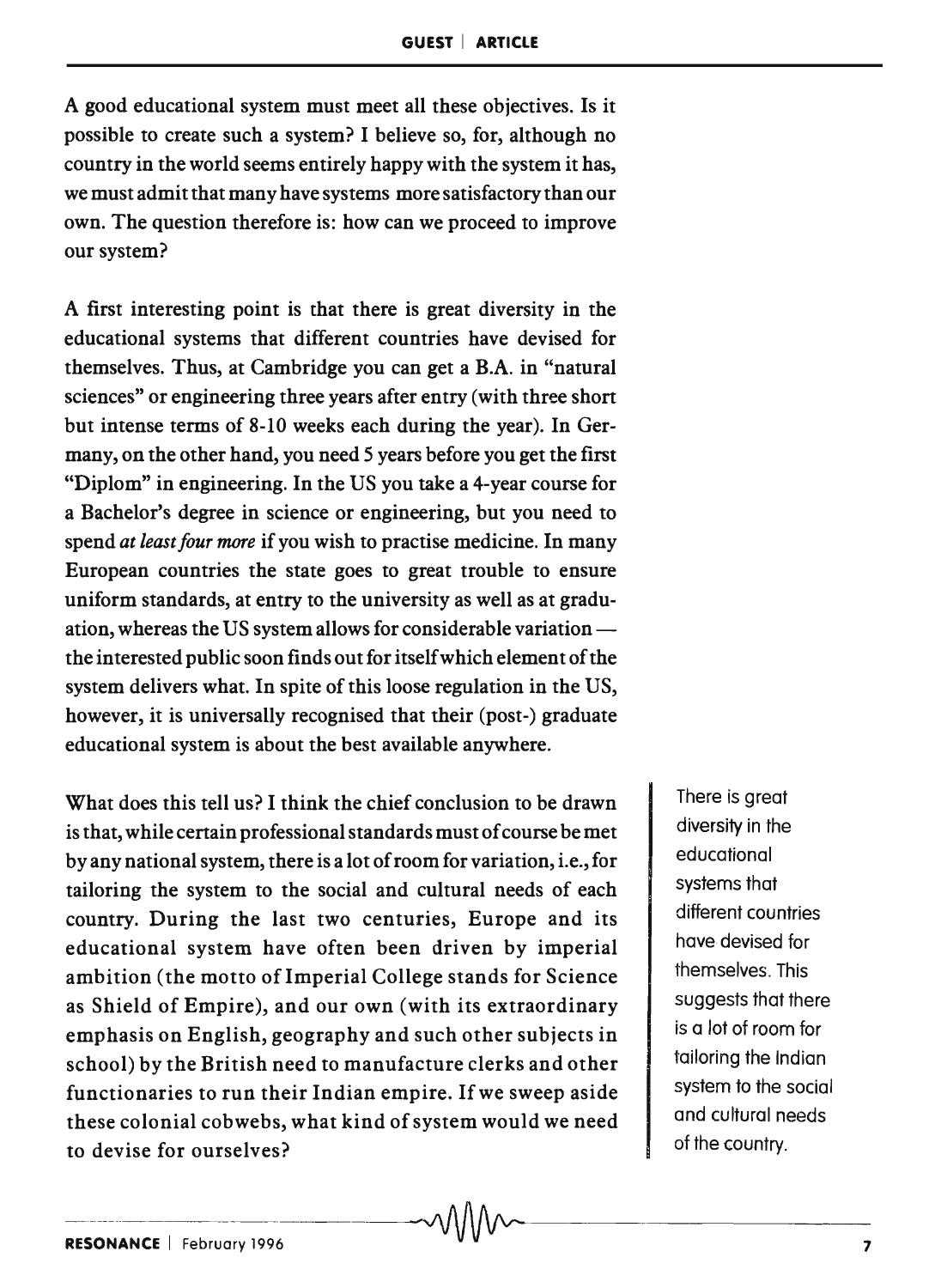If we agree that our educational system should meet our cultural and social needs, we should begin by examining the peculiar aspects of the Indian scene. The most important of these are, in my view, an extraordinary cultural diversity, a social stratification that has deep historical roots and has left the vast majority of our citizens disadvantaged in many ways, and a strong and ancient tradition of formal learning among a minority of the population. There is not enough space to argue in detail in this column precisely how these factors should influence the design of our system, but let me state conclusions that appear obvious to me.

• *Do not attempt a uniform system all across the country.* In a society where the ideal (as defined by Gandhiji again) has often been that each man should be left free to design his own religion, can we succeed in making an effective educational system tbat is uniform? The US has already shown us how a diverse system can be managed quite effectively.

*• Declare that every citizen who meets certain minimum entry level qualifications has the right to university education.* If (as already pointed out) the vast majority of our people feel that for centuries they have been disadvantaged - socially, culturally and economically — and many of them see education as a social passport, I think their feeling is entirely legitimate, and should be *encouraged* (incidentally taking the opportunity to produce good and productive citizens for the republic: that is the task of the political and educational leadership ). However, this problem is now being tackled by a cumbersome system of reservations and quotas, decreed by the politicians and judges of the land; educationists have no voice, because (I am sorry to say) we have refused to analyse it as *our* problem.

Indeed, our educational scene today is resonant with a culture of poverty and scarcity: it has what may be called a ration-card mentality, and reminds me of the situation in the country regarding food till the seventies. (Those old enough to have lived through those times will recall how uncertain the availability of

The peculiar aspects of the Indian scene are an extraordinary cultural diversity, a social stratification that has deep historical roots and has left the vast majority of our citizens disadvantaged in many ways, and a strong and ancient tradition of formal learning among a minority of the population.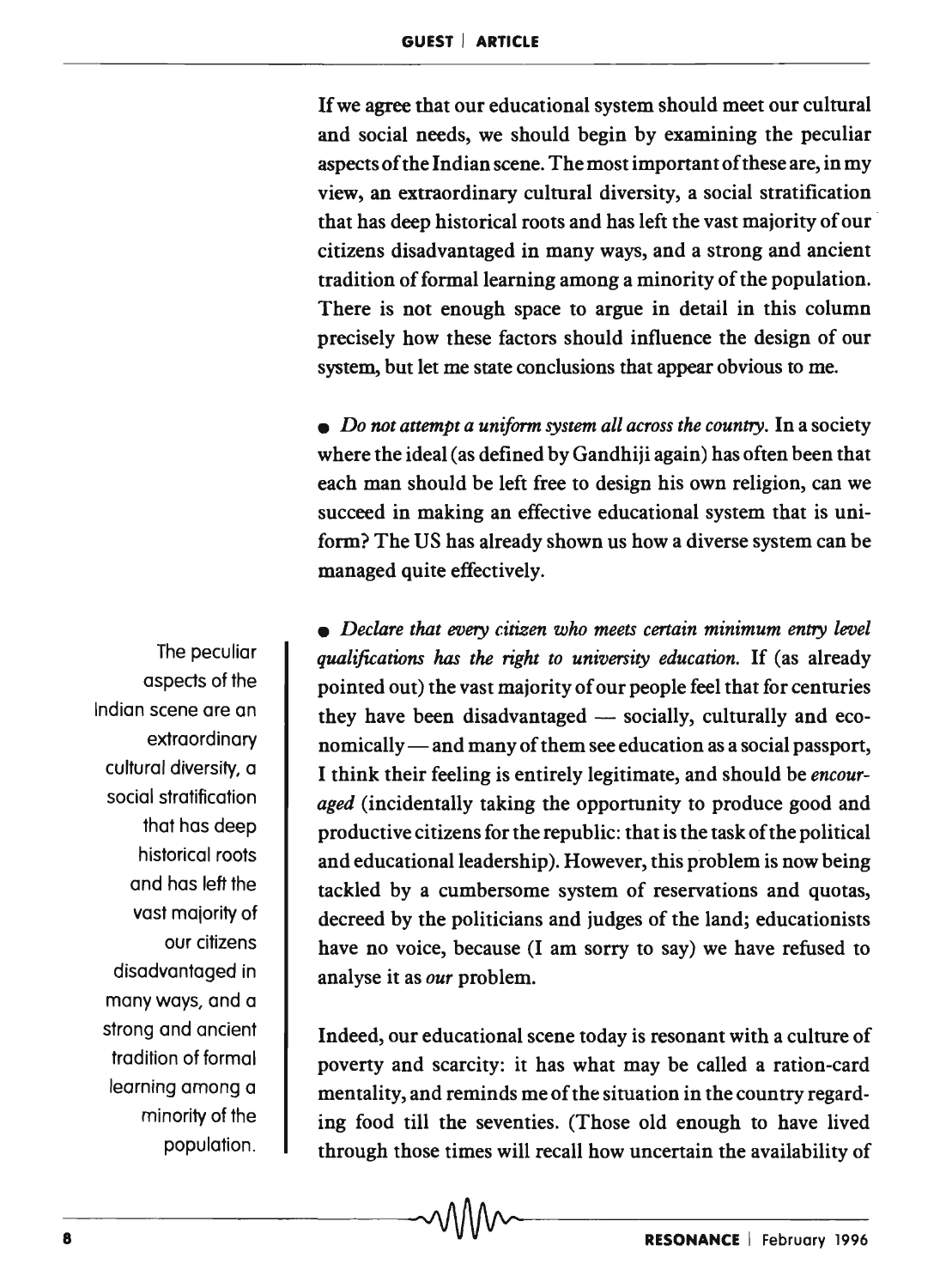food was: the prudent and well-off hoarded grain and kept access lines to their rural sources open  $-$  just as they now save money and keep educational lines to the US open - while government made elaborate rules for *equitable* distribution, promptly circumvented by an ingenious public.) Fortunately the green revolution changed all that: although not everybody is still well-fed, far fewer people starve or hoard grain, and you can buy rice at either a few rupees a kilo or a hundred, depending on what you need or can afford. A similar revolution has to occur in education, with a wide variety of courses designed to suit different aptitudes, abilities, cultures etc. 1 cannot understand, for example, why there are not a large number of three-, or even two-, year degree courses whose objectives would be to : (i) prepare each student for suitable employment, (ii) make her or him a good Indian citizen, and (iii) enhance her or his appreciation of cultural pursuits, from her or his own or other parts of the country (or world), in such fields as languages, literature, philosophy, music, dancing etc. (not excluding science!). This could be a good pattern for an Indian-style liberal/vocational education, which may appear to be a contradiction in terms in the West but will suit our cultural traditions very well for even the disadvantaged Indian often has hidden cultural strengths that this counterparts elsewhere in the world generally lack; but our educational system does not appreciate this, because (I believe) the ghost of Macauley, with his grotesque contempt for all forms of Indian learning, still haunts our academic corridors. Of course such initiatives will require money, but there is no alternative but to find it; after all we now spend only a little more than 3% of our GNP on education, and doubling it would not at all be too much to ask or do, and would only put us roughly on par with other societies. My friend Prof K Krishna Prasad has recently computed that, even after taking purchase power parity into account, the Netherlands spends ten times more in real money per pupil than India does.

The point I am making is that while academics tend to view equity and excellence as conflicting objectives (defining the latter rather too narrowly), and specific institutions may strike their own

#### **The Prescription**

Do not attempt a uniform system all across the country.

Declare that every citizen who meets certain minimum entry level qualifications has the right to university education.

Make the system flexible.

A revolution similar to the Green Revolution has to occur in Indian education, with a wide variety of courses designed to suit different aptitudes, abilities and cultures.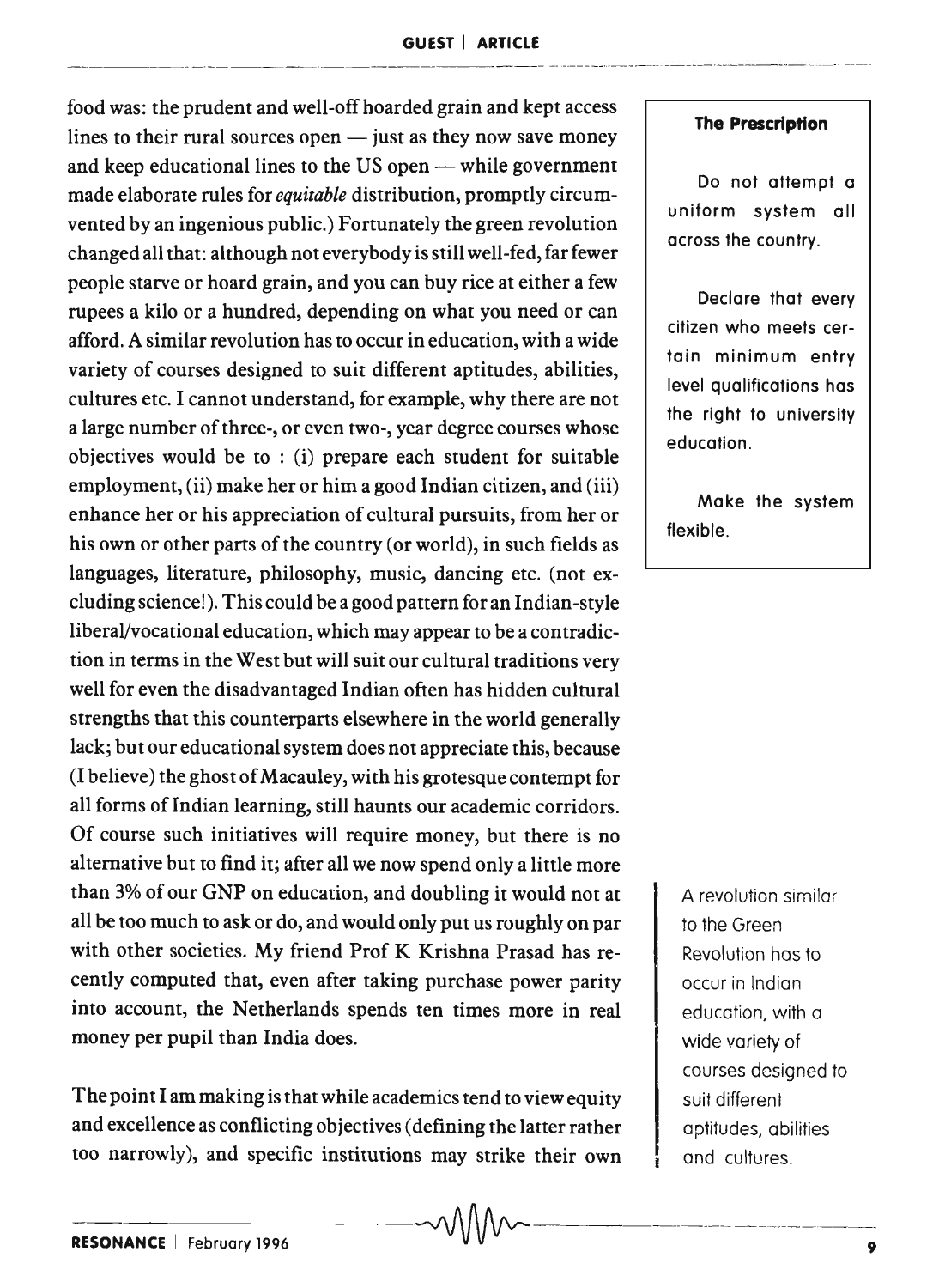The ghost of Macauley, with his grotesque contempt for all forms of Indian learning. still haunts our academic corridors.

We have a passion for stamping people in India: at every stage in one's life, beginning with birth, and going through school, co!lege etc., society is stamping one's 'passport' dnd putting its *gurtu* on it, and telling us what we can't do later on .

balance between the two, there is no question that the national system must provide for both; furthermore I believe it can actually be done quite well, provided we suit the system to our cuitural ethos.

*• Make the system flexible.* We must now have one of the most absurdly rigid educational systems in the world. At every stage in one's educational career, doors are being shut, rather than opened; you choose this option, you can't become a doctor; you choose another, you can't study mathematics; you choose a third, you can never become a historian. Why? We can cite any number of the most distinguished and creative minds in the world who started out to learn something, but found that what they wanted was rather different. The prospectus of Cambridge University tells potential applicants for admission: "You can arrive in Cambridge expecting to become a physicist or zoologist, and emerge after three years as a metallurgist or a psychologist". Unfortunately, this cannot happen even in the best universities or institutes in India today. Why? We cannot blame the politicians for this rigidity; it is there because we teachers want it. It is almost as if we have a passion for stamping people in India: at every stage in one's life, beginning with birth, and going through school, college etc., society is stamping one's 'passport' and putting *itsgurtu* on it, and telling us what we *can't* do later on. Can we not liberate ourselves from this system?

All of us know students whom we considered mediocre in India, but who blossomed into confident, productive, and sometimes distinguished personalities in the US. If so many students hanker after going to the US, one reason is of course the promise of a green card and eventual prosperity, but another very strong one I believe is the sense of liberation they feel once they are out of the clutches of the Indian system.

Now education in science, which is the major concern of this journal, will also (I believe) have to take into account the kind of